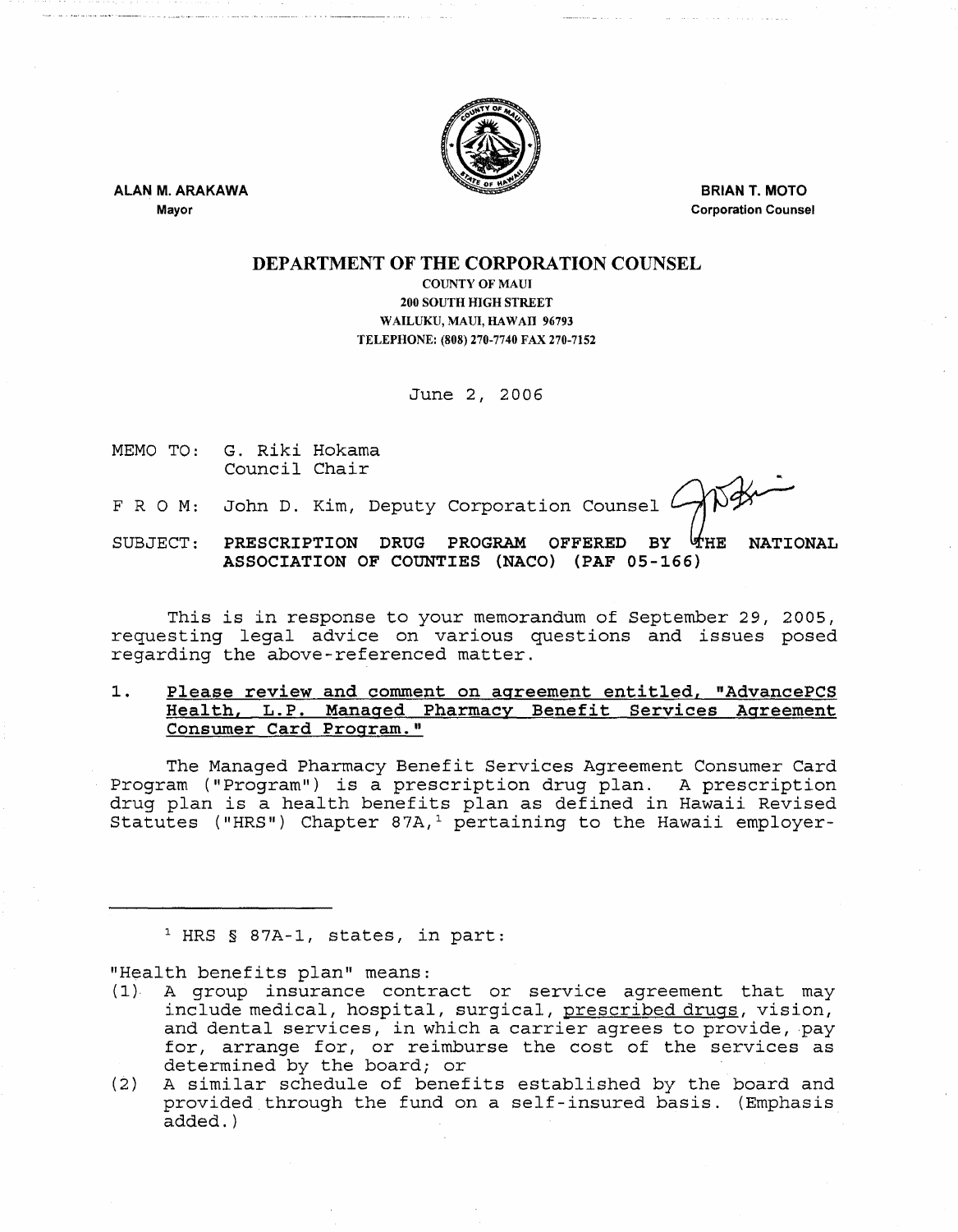G. Riki Hokama Council Chair Page 2 June 2, 2006

union health benefits trust fund (EUTF).<sup>2</sup> The purpose of the trust fund is to provide a health benefits plan to government employees and their dependents.<sup>3</sup> The trust fund is administered by a board of trustees, which is charged with carrying out the purpose of the fund. 4 Any agreement for a health benefits plan must be reviewed by the board of trustees.<sup>5</sup>

Based on HRS Chapter 87A, we are of the opinion that the Program offered by the National Association of Counties must be approved by the board of trustees of the Hawaii employer-union health benefits trust fund before the County of Maui may enter into the Program agreement.

This Department telephoned the office of Mr. James Williams, Administrator of the Hawaii employer-union health benefits trust fund, regarding the Program. While we did not speak with Mr. Williams directly, we were informed by his staff that our analysis

<sup>2</sup> HRS §87A-30 ("Hawaii employer-union health benefits trust **fund; establishment.** There is established outside the state treasury, a trust fund to be known as the "Hawaii Employer-Union Health Benefits Trust Fund. " The fund shall consist of contributions, interest, income, dividends, refunds, rate credits, and other returns. The fund shall be under the control of the board and placed under the department of budget and finance for administrative purposes.")

<sup>3</sup> HRS §87A-31 ("Trust fund; purpose. (a) The fund shall be used to provide employee-beneficiaries and dependent-beneficiaries with health and other benefit plans, and to pay administrative and other expenses of the fund.

(b) The fund, including any earnings on investments, and rate credits or reimbursements from any carrier or self-insured plan and any earning or interest derived therefrom, may be used to stabilize health and other benefit plan rates; provided that the approval of the governor and the legislature shall be necessary to fund administrative and other expenses necessary to effectuate these  $purposes...$   $"$ )

4 HRS §87A-15 **("Administration of the fund.** The board shall administer and carry out the purpose of the fund. Health and other benefit plans shall be provided at a cost affordable to both the public employers and the public employees.")

<sup>5</sup>*Id.;* HRS §87A-16 **(IlHealth benefits plan; carriers.** (a) The board shall establish the health benefits plan or plans, which shall be exempt from the minimum group requirements of chapter  $431.$  ")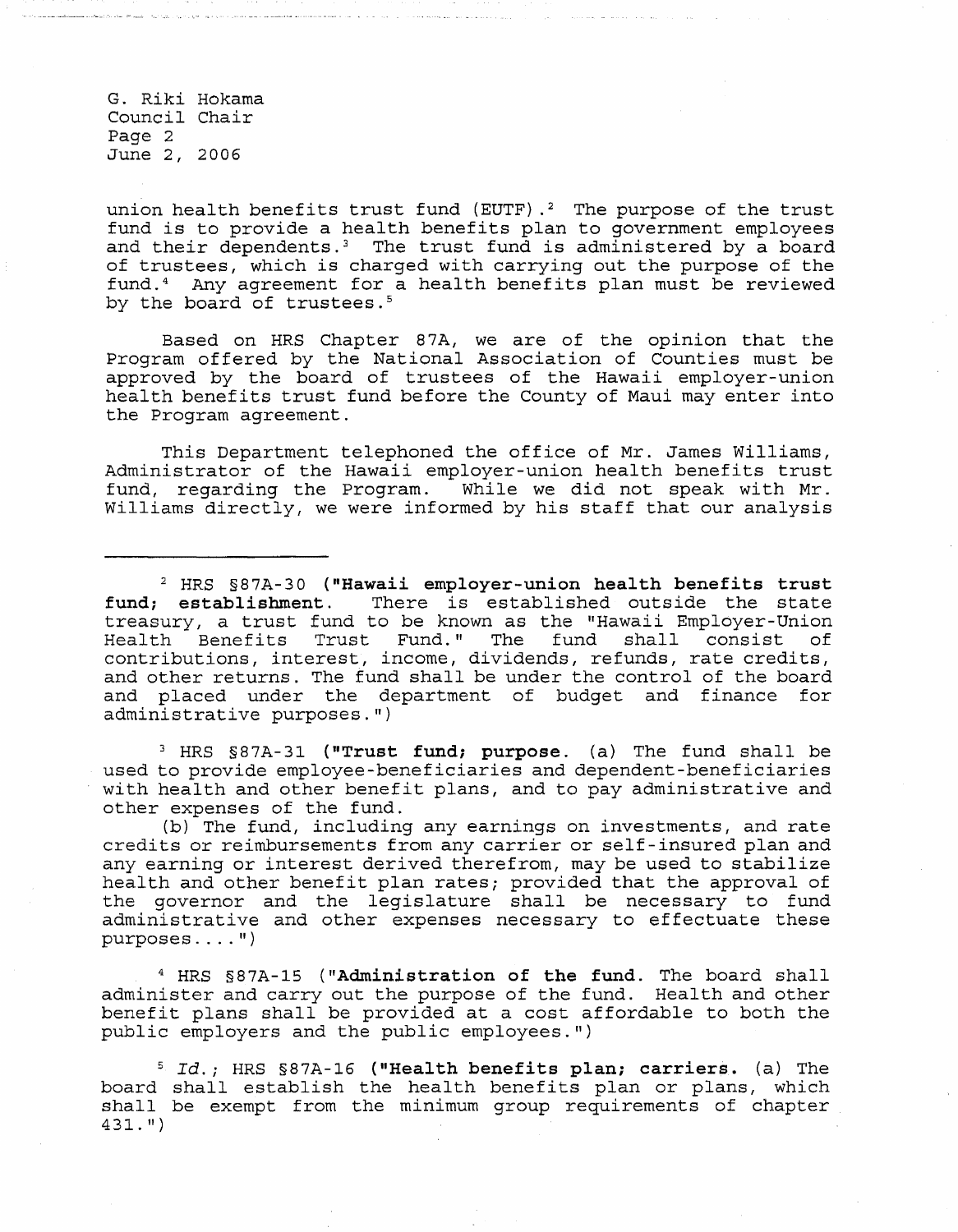G. Riki Hokama Council Chair Page 3 June 2, 2006

is correct. EUTF staff is aware of a number of similar programs that the EUTF has not approved as a health benefits plan.

## **2. Would County participation in the Manaaed Pharmacy Benefit Services Agreement Consumer Card Program be subject to State procurement laws?**

As discussed above, we believe that the Program is a health benefits plan that is subject to the review and approval of the EUTF board of trustees. Because the board of trustees is charged with the establishment of health benefits plans, the selection of health benefits carriers is presumably subject to EUTF selection criteria and procedures. Inasmuch as this Department does not advise the EUTF board of trustees, we are not familiar with the details of such criteria and procedures, and we have not undertaken<br>to obtain such information from the EUTF board and staff. If to obtain such information from the EUTF board and staff. necessary and desired, we can seek to obtain this information to the extent it is available.

The Program agreement does not involve the expenditure of public funds, and, therefore, does not appear to constitute a procurement of services under HRS Chapter 103D, pertaining to the Hawaii Public Procurement Code.<sup>6</sup> By informal telephone conference, we have been informed that the State Procurement Office believes that entry into a health benefits plan of the type described herein would not constitute a procurement so long as no consideration (including, for example, promotional activities) were given by the participating county. Should further consideration be given to County participation in the Program, we advise that confirmation of the position expressed by the State Procurement Office be obtained.

The Program agreement does provide for the payment of fees by a county in the event that the county requests "customer-specific programming" .7 Such customized program or systems work is charged at a rate of \$150.00 per hour.

The Program agreement does not elaborate on the kind of changes to Program services that require customized programming. In the event that County considers entering into the Program

7 AdvancePCS Health, L.P., Managed Pharmacy Benefit Services Agreement Consumer Card Program, at 12-13 (Ex. "A", "B").

<sup>&</sup>lt;sup>6</sup> See HRS §103D-102(a) ("This chapter shall apply to all procurement contracts made by governmental bodies whether the procurement contracts made by governmentar boards whether the<br>consideration for the contract is cash, revenues, realizations, receipts, or earnings, any of which the State receives or is owed; in-kind benefits; or forbearance....")